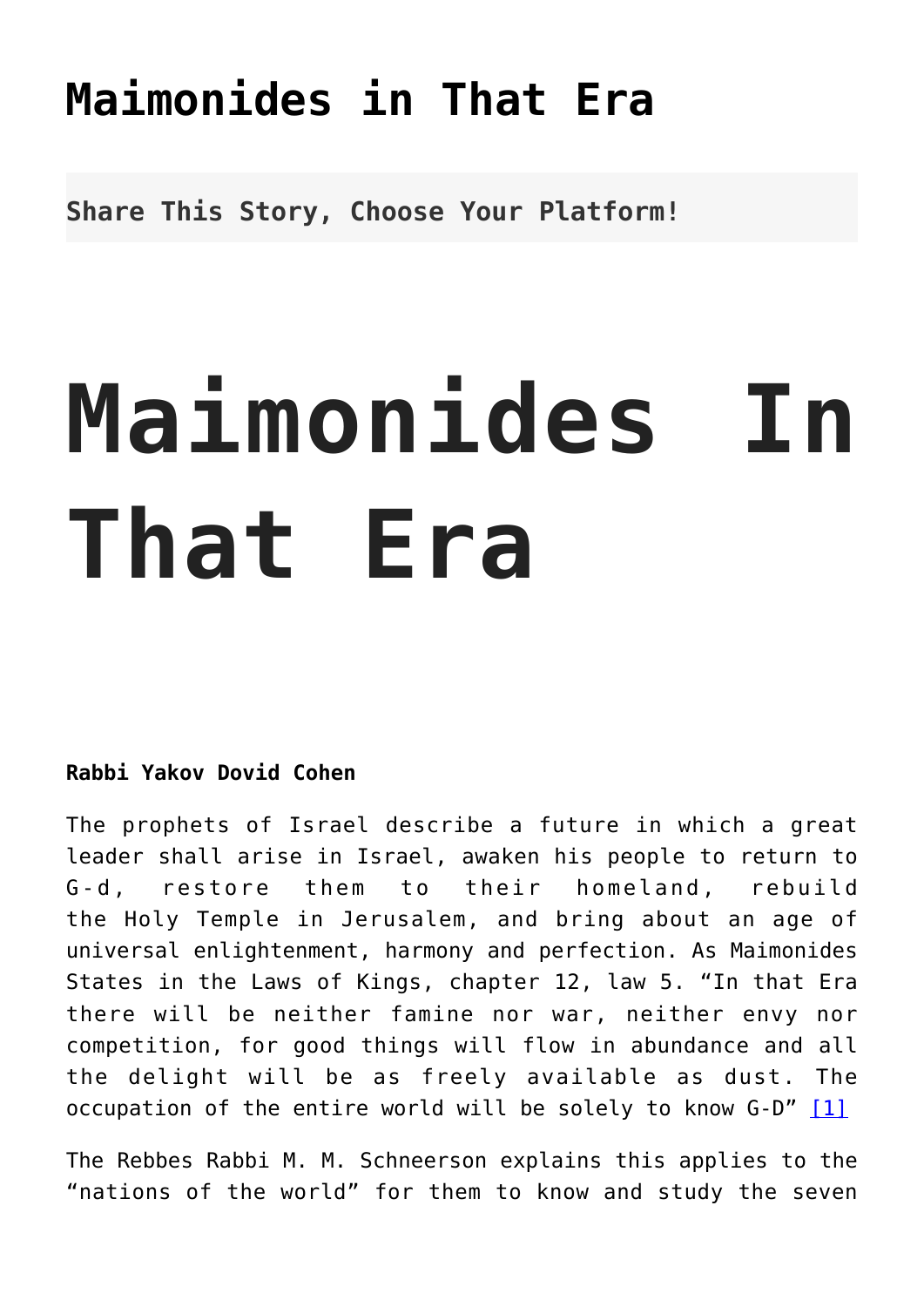<span id="page-1-0"></span>laws of Noah. This is the reason Maimonides write "The occupation of the entire world will be solely to know G-D.  $" 12]$ 

The Laws KINGS

At the outset it must emphasized that for Maimonides the belief in the coming of the Messiah is not a concession to the national felling which unconsciously urged him it include this belief among the articles of faith, but is inherently connected with his entire religious and ethical view.

<span id="page-1-1"></span>In the last book of the Mishnah Torah Law of Kings chapter eleven [\[3\]](#page-12-2) "In future time, the King Mashiach (Messiah) will renew the Davidic dynasty, restoring it to its initial sovereignty. He will rebuild the Mikdash (Temple) and gather in the dispersed remnant of Israel. Then in his days, all the statutes will be reinstituted as in former times. We will offer sacrifices and observe the Sabbatical and Jubilee years according to all their particulars set forth in the Torah".

<span id="page-1-2"></span>Whoever dose not believe in him, or dose not await his coming denies not only the statement of the other prophets, but also the Torah and of Moses our teacher, for the Torah attests to his coming, stating [\[4\]](#page-12-3) "And the L-rd your G-d will bring back your captivity and have compassion upon you. He will return and gather you…. Even if your dispersed ones are in the furthest reaches of the heavens, … G-d will bring you…

<span id="page-1-3"></span>We must understand as to the detailed laws concerning the Messiah as Maimonides wrote the Misnah Torah as a book of laws as he writes. It is a digest of all Jewish law, as Maimonides states that one needs only to study the Mishnah Torah or Yad-Hazaka to learn the entire Jewish law Torah. Why we must know all details regarding the days as he states "We will sacrifices and observe the Sabbatical and Jubilee years according to their particulars set forth in the Torah"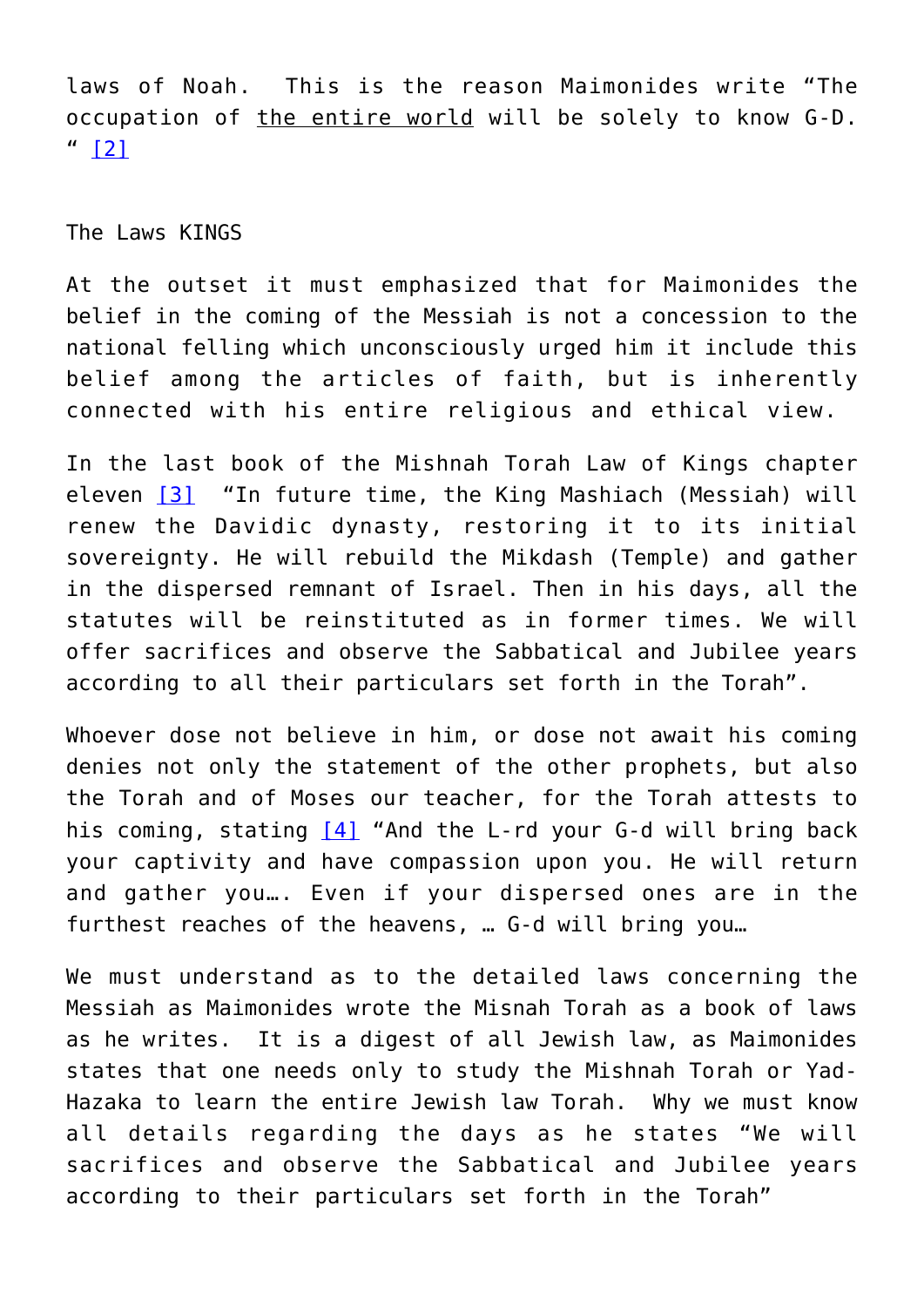He continuities [\[5\]](#page-12-4) in the second law "Similarly, in regards to the cities of Refuges, it is stated, When G-D will expand your borders. You shall add three more cities…"

The Mishnah Torah is a book of laws that provides a clear guide as to the Halahcah. To know want to do as is this information in our current stage. We must therefor say that all it is critical.

<span id="page-2-0"></span>As Mainomides has stated in his introduction to the [\[6\]](#page-12-5) Mishnah Torah is to provide a single reference for Halachahic. "Ruling". Why dose he go into detail as to the Times of the Messiah "In future time, the King Mashiach (Messiah) will renew the Davidic dynasty, restoring it to its initial sovereignty. He will rebuild the Mikdash" This information dose Not have any baring on the person that is required to believe in the coming of the Messiah. And moreover Mainomides has all ready told us of the commandment to believe in the coming of Messiah as part of the thirteen principle of faith that one must believe and await his coming.

<span id="page-2-1"></span>As Maimonides is one of the few that brings Halachic ruling regarding the Messianic Laws I will go into great detail as he continues in the second  $Law[7]$  $Law[7]$ "Similarly, in regards to the Cities of Refuge, it is stated "when G-D will expand your borders. you shall add three more cities. "This command has never been fulfilled. (Surely) G-D did not give this command in vain, and thus the intent was that it be fulfilled after the coming of Messiah. " There is no need for us to know this information from an Halachaic book of Laws.

<span id="page-2-2"></span>Maimonides [\[8\]](#page-12-7) continues with the following" who ever does not believe in him, or does not await his coming, denies not only the statement of the other prophets," but also the Torah and of Moses our teacher " for the Torah attests to his coming, stating, and G-D will bring back your captivity" Maimonides, however, does not content himself with a single proof texts, and continues" there is also a reference in the passage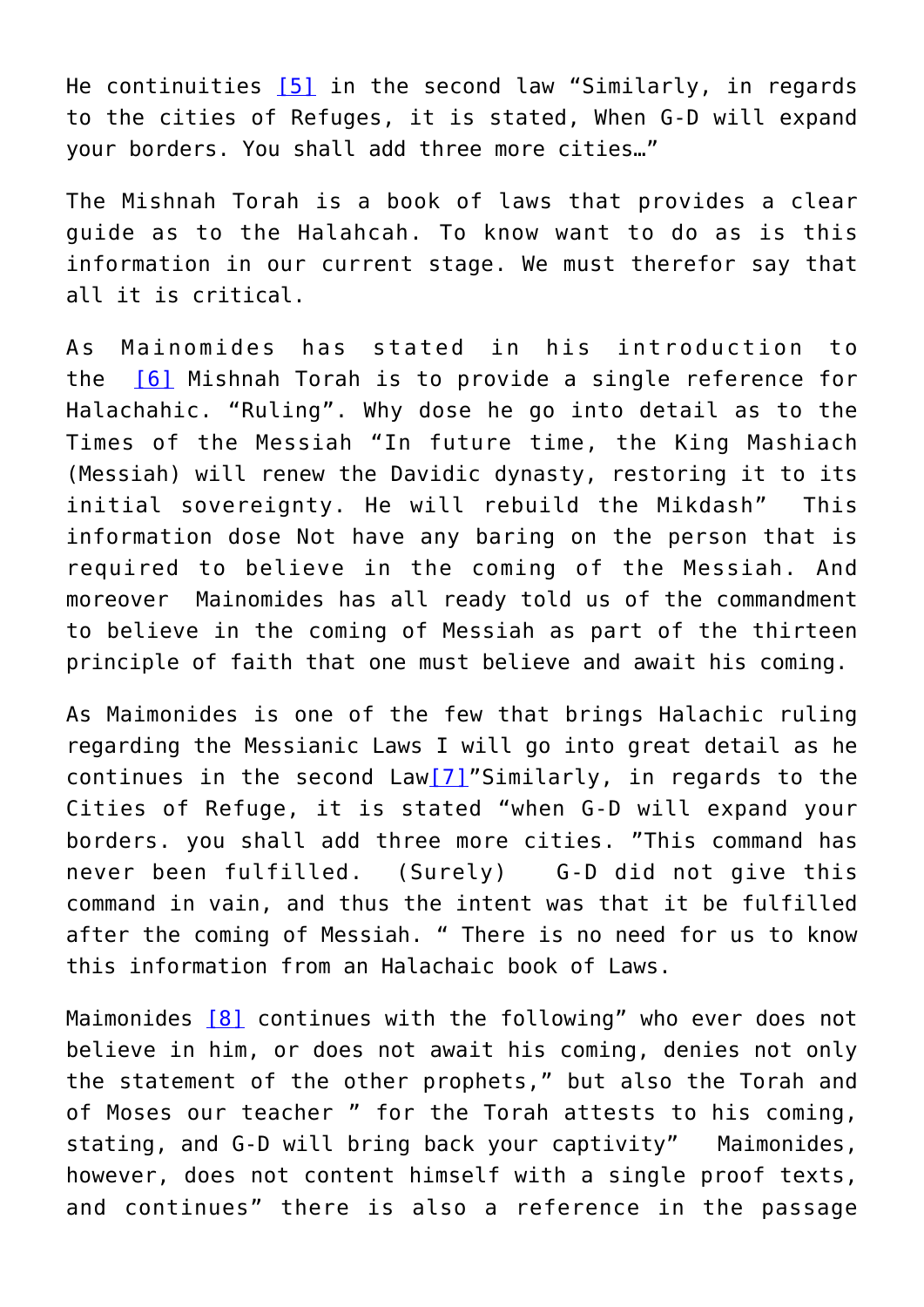<span id="page-3-0"></span>concerning Bilaam, who prophesies about the two anointed kings the first anointed king, David who saved Israel from her oppressors, and the final anointed king who will a rise a from among his descendants Save Israel at the ends of days that passage states [\[9\]](#page-12-8) "I see it, but not now" this refers to David "I perceive it, but not in the near future "This refers to king Messiah. "A star shall go forth from Yaakov" this refers to David " and a staff shall arise in Israel" This refers to King Messiah." He shall crush all of Moab's princes" this refers to David, as it is written Samuel 8:2 "He smote Moab and measured them with a line "; he shall break down all of Seth's descendants " This refers to think Messiah about whom it is written" He will rule from sea to sea ". This extensive quotations from the bible and Torah prophecies is not Maimonides normal style as he rarely brings quotations as well as sources in his writings.

To understand as to why Maimonides goes into great detail regarding the Messiah. We must compare the first Messiah referring to King David as quoted above, as being the anointed one and does not include King Saul who was also anointed.

Again it must be emphasized that for Maimonides the belief in the coming of the Messiah is not a concession to the national to the national feeling which unconsciously urged him to include this belief among his Laws, but is inherently connected with an Halachahhic ruling to provide a clear halachahic guide to action and is not a story and connected with his entire religious and ethical view.

<span id="page-3-2"></span><span id="page-3-1"></span>These questions can be resolved within the context of the explanation of a more general issue, namely the location the law of kings at the conclusion of the Mishnah Torah. At the beginning of these laws of Mainomides has stated that [\[10\]](#page-12-9) "Israel was commanded to fulfill three Mitztvot and when they entered the holy Land to a point a king. to destroy the descendants of Amalek.., and to build G-ds chosen house." [\[11\]](#page-12-10)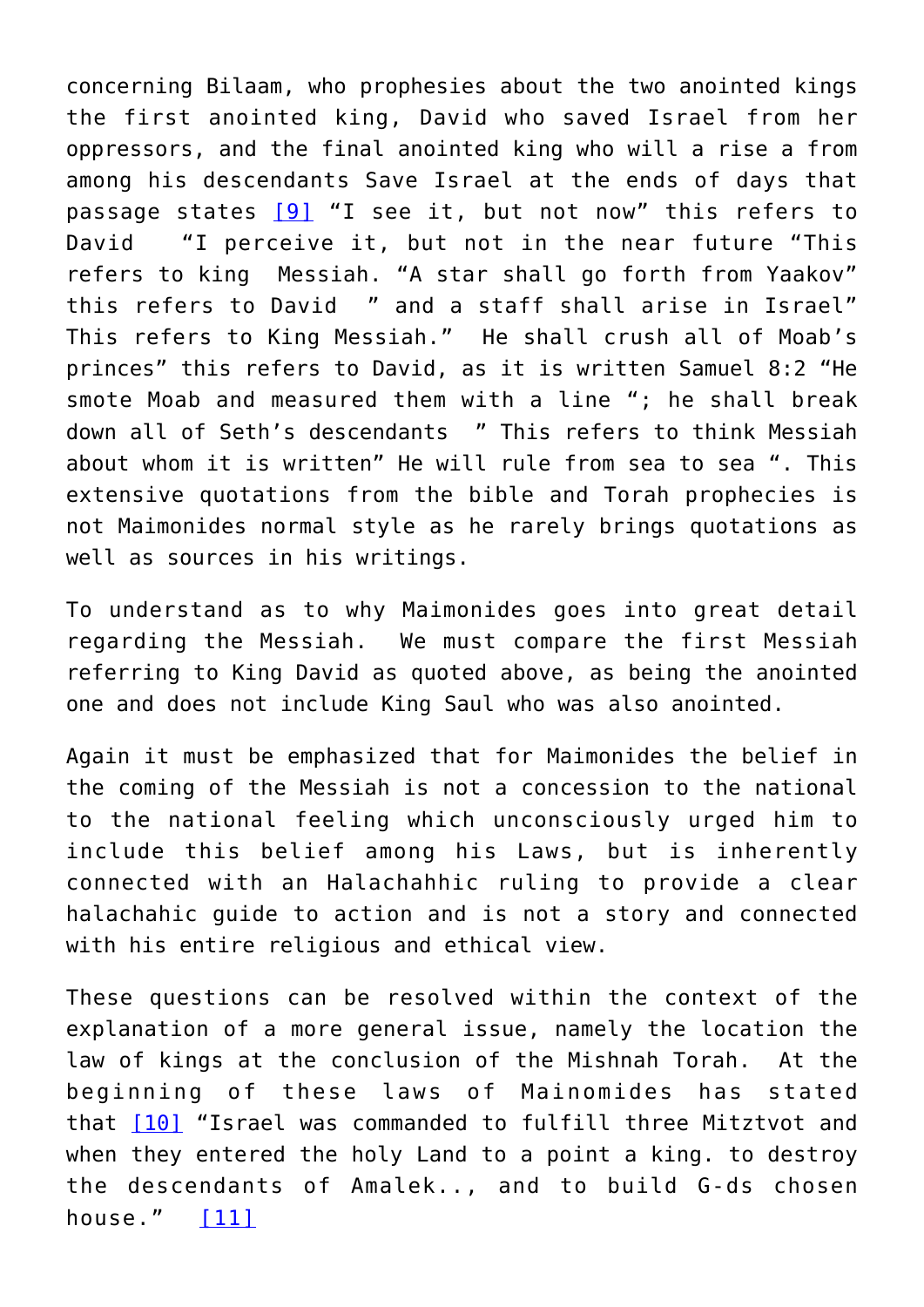Accordingly, it would appear appropriate to record the laws governing the appointment of a king at a much earlier stage within the book of code.

He nonetheless chooses to make these laws at the conclusion of the Mishnah Torah, as a compendium of the entire Oral law. With this he emphasizes that the ultimate and complete performance of all Mitzvoth of the Torah will be attained when a king rules over Israel. It is then that we will fulfill the Mitzvoth of waging the wars of G- D, destroying Amalek, and building the Temple Mikdash. Similarly, our observance of the Torah and its Mitzvoth will be enhanced in totally. As he writes at the conclusion of chapter four," The king purpose and intend should be to elevate the true faith." [\[12\]](#page-12-11)

<span id="page-4-0"></span>This conception of the monarchy found full expression in King David, who united the entire Jewish people, completed that conquest of Israel, secured peace for our nation and began the preparation for the building of the Temple Mikdash in Jerusalem.

Within this context we can appreciate Maimonides understanding of the Messiah in the beginning of chapter eleven" king Messiah will arise and renew the Davidic dynasty," And therefore when we pray three times a day the Amidah or Shemone Esrei, eighteen benediction the fourteenths benediction that is a prayer for the rebuilding of Jerusalem clearly makes reference to king David " Return in mercy to Jerusalem your city and dwell therein as you have promised: speedily establish their in the throne of David your servant," and in the fifteen for the arrival of are Redeemer the Messiah again makes reference to king David

The Amidah are as old as our people and date back to the times of Abraham, Isaac and Jacob and our current prayer books dates back to a later time, to the time of Ezra the scribe and the Men of the Great Assembly more than 2300 years ago. That was the time of the Babylonian exile, for the men of the Great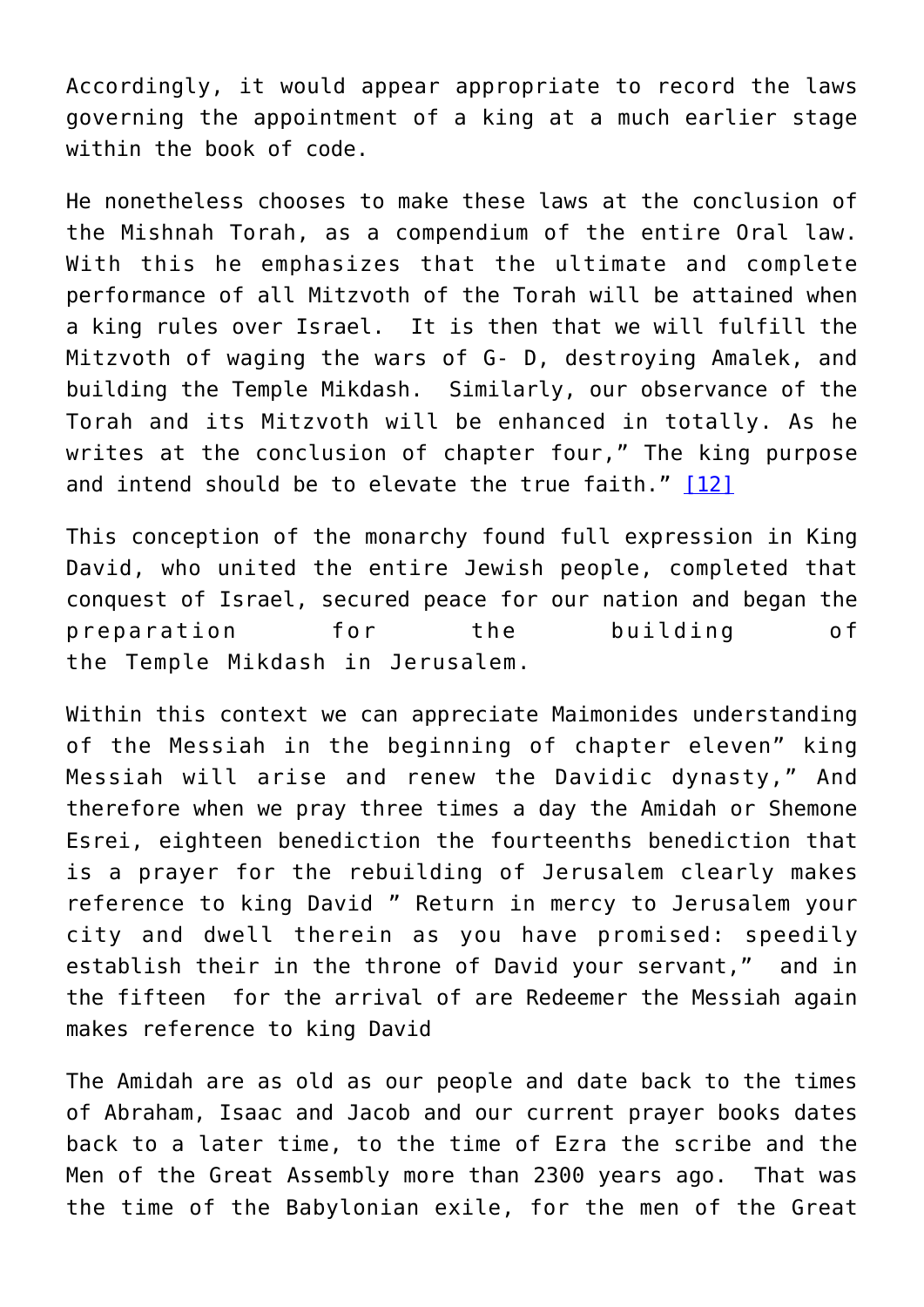Assembly saw the need to establish one prayer in Hebrew for all the Jewish people regardless of the place and time.

He therefore implies and defined Messiah as a King who will not only redeem the Jews from exile, but also bring about the complete and total observance of the Torah and Mitzvots, even greater then the times of the Temple Mikdash, as their will be an additional three cities of refuge, that was never available only when the Messiah comes.

Our faith and our yearning for the Messiah is integral part of the belief in the coming of the Messiah. And only now can we understand why it is necessary to know the times of Messiah in all its detail. The time of Messiah will be the ultimate practices of the Laws Mitzvoth. As he states "all the statutes will be reinstituted as in former times. We will offer sacrifices and observe the Sabbatical and Jubilee years according to all their particulars set forth in the Torah. [\[13\]](#page-12-12)

<span id="page-5-0"></span>Messiah according to Maimonides

The Era of the Messiah is a time that the Miztvots will be in their complete glory and will be even greater then the times of the Mikdash; Temple. And is part of the belief of the coming of Messiah. And therefore it is paramount to explain that "We will sacrifices and observe the Sabbatical and Jubilee years according to their particulars set forth in the Torah. Therefore in the times of Messiah will be even greater then time times of the Mikdash Temple. As it is written in "Jer 36:26 he will remove the stone from your fresh"

As Maimonides States in the Laws of Kings, chapter 12, law 5. "In that Era there will be neither famine nor war, neither envy nor competition, for good things will flow in abundance and all the delight will be as freely available as dust. The occupation of the entire world will be solely to know G-D.

The Jews will therefore be great sages and know the hidden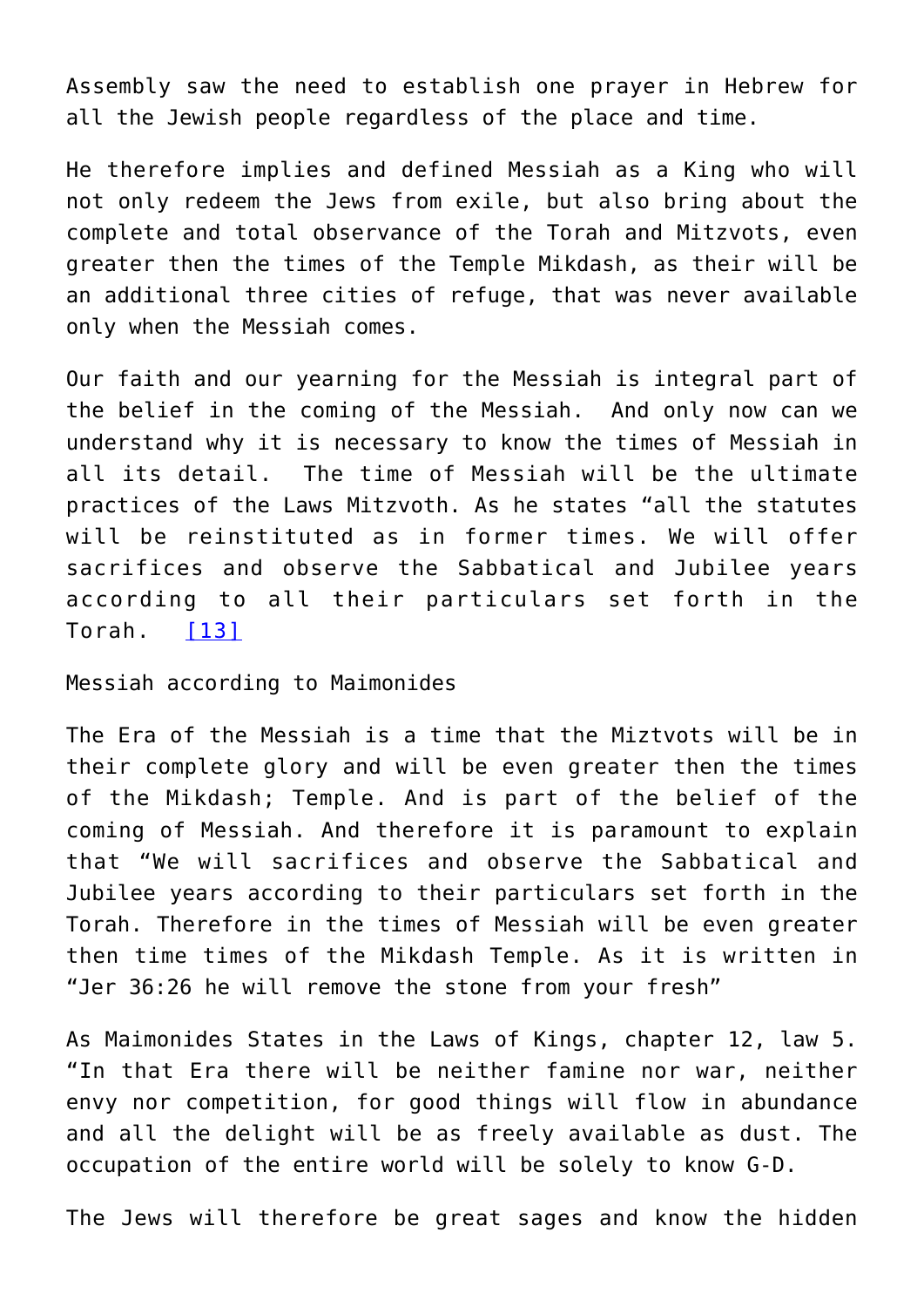matters, and will attain an understanding of their Creator to the full extent of mortal potential; as it is written Isaiah 11:9 "for the world will be filled with knowledge of G-D as the waters cover the ocean bed." [\[14\]](#page-13-0)

<span id="page-6-0"></span>The understanding of the stages of Messiah is part of the basic obligation to believe in the coming of Messiah; outlined in the Thirteen principle of faith that one must believe and await his coming. Is part of the perfection of keeping the Miztvot. The Messianic Age is the only one, which will enable men to realize their real and ultimate purpose in life.

Maimonides states this view in the code saying, in chapter twelve law 4: " the sages and prophets did not yearn for the Messianic Era in order that the Jewish people rule over the world, nor in order that they have dominion over the gentiles, nor that they be exalted by them, nor in order they eat, drink and celebrate. Rather, their aspiration was that the Jewish people be free to involve themselves in Torah and its wisdom, with out any one to oppress or disturb them, and thus be found worthy of life in the World to come, as we explained in Hilchos Teshuvah. [\[15\]](#page-13-1)

<span id="page-6-1"></span>We thus see that the belief in the Messiah is integrated with the entire view of Maimonides that the Torah as a whole was given for the purpose of helping man to self development in order to reach the human genus of the highest degree of intellectual perfection, the realization of which is only possible in the coming of the Messiah.

In chapter eleven of the Mishah Torah law 1;" He will rebuild Temple Mikdash and gather in the dispersed remnant of Israel. Then, in his days, all the statutes will be to reinstitute as in former times.

<span id="page-6-2"></span>The Lubavitcher Rebbe, Rabbi Menachem Mendel Schneerson [\[16\]](#page-13-2) Explains that the times of the Messiah will be even greater than the times of the Temple Mikdash. This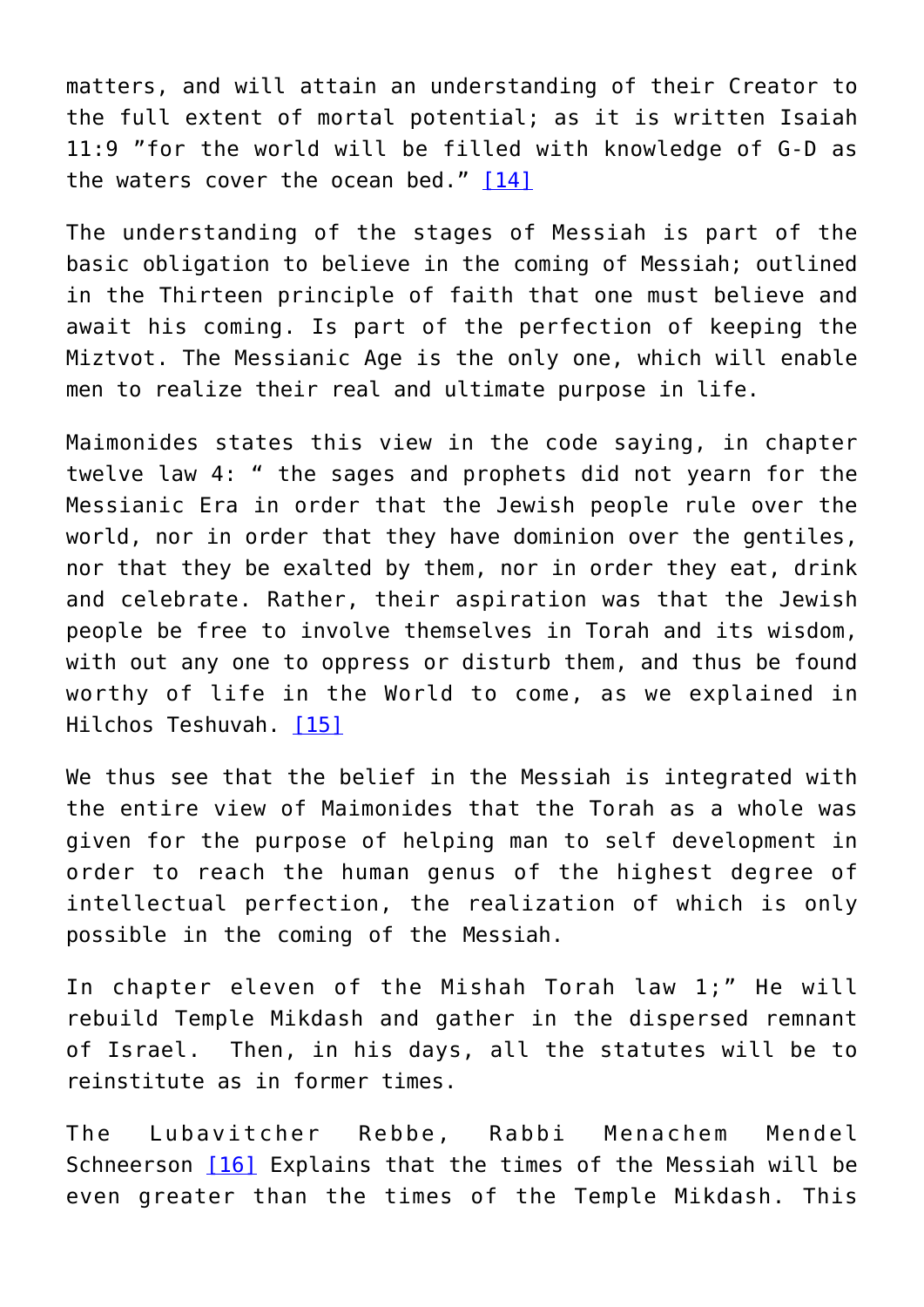knowledge of the Messiah and all its details is connected to the first Mitzot of knowing G-D, and since at that time we will have an increased in knowledge "for the world will be filled with knowledge of G-D as the waters cover the ocean bed." and this is not possible to fully understand G-D without the Messiah.

And therefore is crucial and fundamental part to know that only in times of Messiah we will "and will attain an understanding of their Creator to the full extent of mortal potential"

<span id="page-7-0"></span>And continues  $[17]$  in chapter 12, law 5. "In that Era there will be neither famine nor war, neither envy nor competition, for good things will flow in abundance and all the delight will be as freely available as dust. The occupation of the entire world will be solely to know G-D." Why is necessary to know the stage of the world. "The Jews will therefore be great sages and know the hidden matters, and will attain an understanding of their Creator to the full extent of mortal potential" why does have to say mortal potential it is obvious as we are merely men.

<span id="page-7-1"></span>Maimonides is telling us [\[18\]](#page-13-4) "The occupation of the entire world will be solely to know G-D." Is part of our Mitzvoth according to Torah in our times that are occupation is purely to know G-D. That even a person that his occupation is Torah must sustain themselves with business, however in the times of the Messiah "will be solely to know G-D". And solely for that reason and for the sake of Torah, and this is why he writes "Only" for the will be no other motives even holy ones.

Halachah is to refine the world at large so that it will exist in harmony with G-D's will. There have been times during which this intent has been put into practice by Jewish kings. In the most complete sense, it will be realized when the Messiah comes, when the observance in all the Mitzvot associated with the Mikdash Temple will be restored and our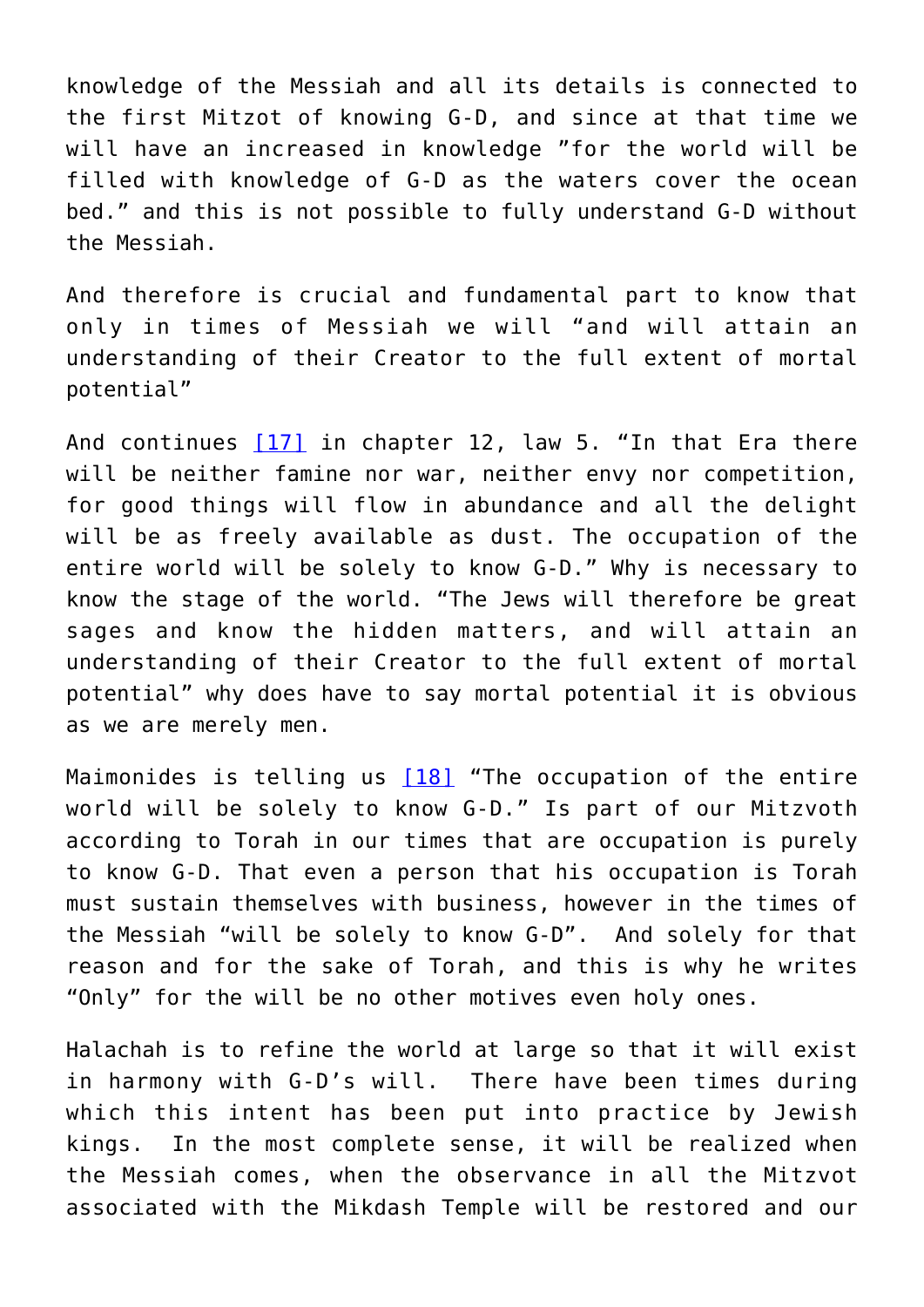people will devote all their energies to this goal. Similarly, the effect of the Mitztvot in the world at large will be completed. There will be no pressure or disturbances hindering the observance of the Torah. Further more, knowledge, wisdom, and truth will be abundant.

<span id="page-8-0"></span>In the laws of Kings. [\[19\]](#page-13-5) Maimonides explains that there is a relationship of cause and effect between the obstacles and the generous flow of the divine beneficence. " There will be neither famine nor war, neither envy nor competition, for good things will flow in abundance". For this relationship to the affected not only must man receivers the divine blessings, but he must also be conscious of them.

Furthermore for this reason he emphasizes that in the time of the Messiah " good things will flow in abundance and all the delights will be freely available. Being involved in material delights in the time of the Messiah is however somewhat problematic. At a time when humanity and the world at large will be refined and elevated to a state of perfection, it is difficult to conceive a man that would choose to invest his time in physical delights, by stating it will be" as freely available as dust". Although they will be accessible to man and he will partake of them for the sake of his health, he will consider them like dust as being worthless.

Although we will live in an Era of material prosperity our attention will not be focused on it. Rather the occupation of the entire world will be solely to know G-D. Is part of our Mitzvoth according to Torah. This implies two concepts. One. Because good things will flow in abundance in all the delights will be freely available, and we will be able to direct all of our energies to the study of Torah. Two. More particularly, our energies will be directed to the knowledge of G-D.

At present our study of Torah has many different objectives, most obvious among them and knowledge of how to perform the Mitzvot, however in the Era of redemption our study of the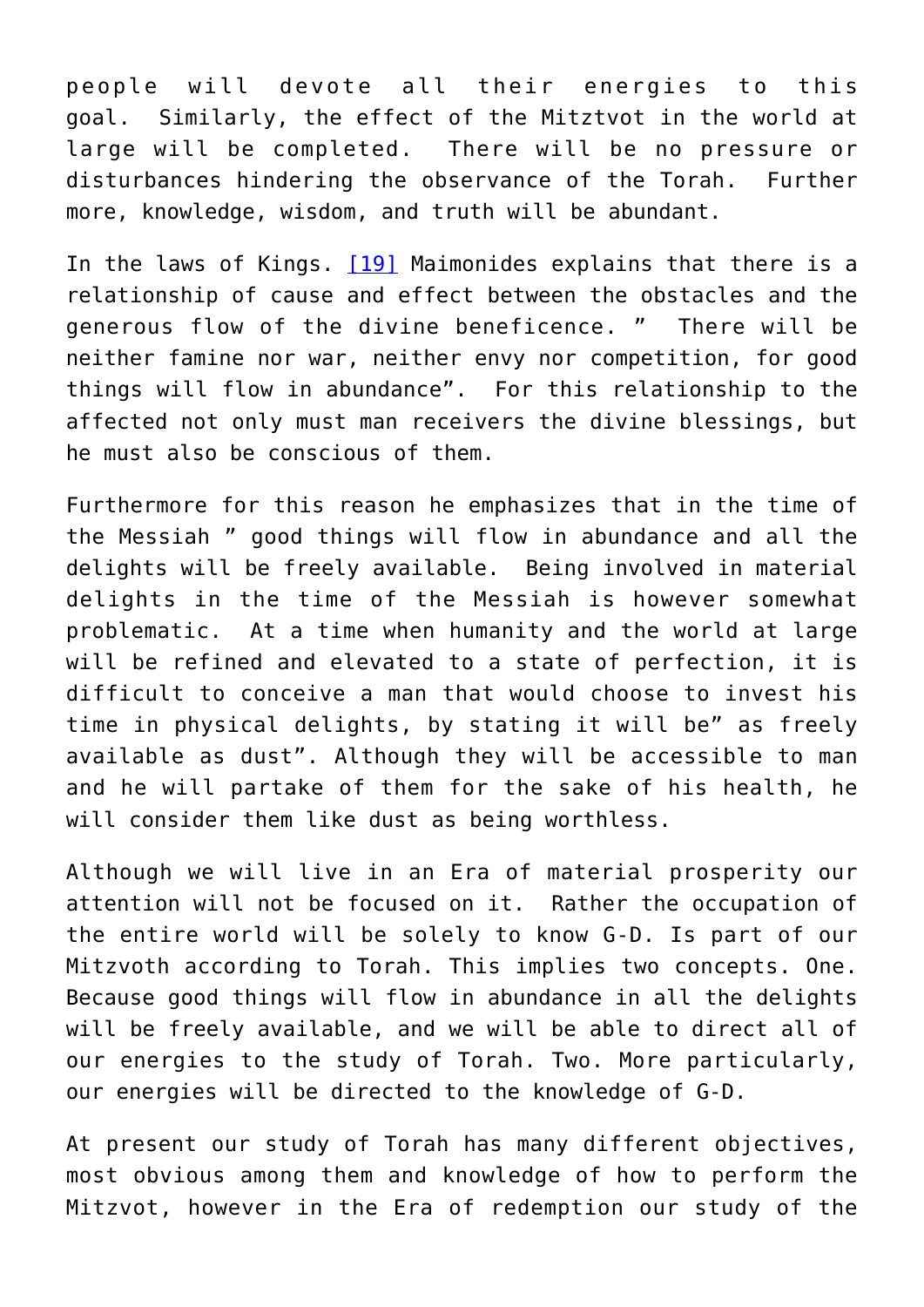Torah will have a single goal, the knowledge of G-D. In that Era we will still observe the Mitzvot in perception. Nevertheless since nothing will disturb our Torah study, we will be able to learn how to observe the mitzvoth perfectly into a relatively short time. Therefore our attention will be devoted into the deeper dimensions of Torah study.

<span id="page-9-0"></span>And goes on to say  $[20]$  "for the world will be filled with knowledge of G-D as the waters cover the ocean bed." this example of the water covering the ocean does not seem to fit with understanding, for covering implies is beyond comprehension, can just as the water concealed that what is in the sea.

To the contrary by quoting "for the world will be filled with knowledge of G-D as the waters cover the ocean bed." He highlights the manner in which the knowledge of G-D will permeate the world and the thought processes of every individual person. To understand the simile, the vast varieties of creatures that live on dry land are readily discernible as separate entities. [\[21\]](#page-13-7)21

<span id="page-9-1"></span>A vast multitude of creatures likewise inhabits the ocean, however when looking at the ocean, what we see is the ocean as a whole and not the particular entities which it contains. Similarly, although in the Era of the Redemption the world will continue to exit, individual creatures will lose consciousness of their separate identity and will be suffused with the knowledge of G-D.

The Era of the Redemption will not negate the world existence; on the contrary, it will affirm the true existence of the world. As Maimonides 94 bring in his very first law Yesodei Ha Torah 1:1 " All the Beings of the heavens, the earth, and whatever is between them came into existence solely from the truth of His Being." And this how Maimonides begins and concludes the Misnah Torah, the compendium of the entire Oral law. With this he emphasizes that the ultimate purpose of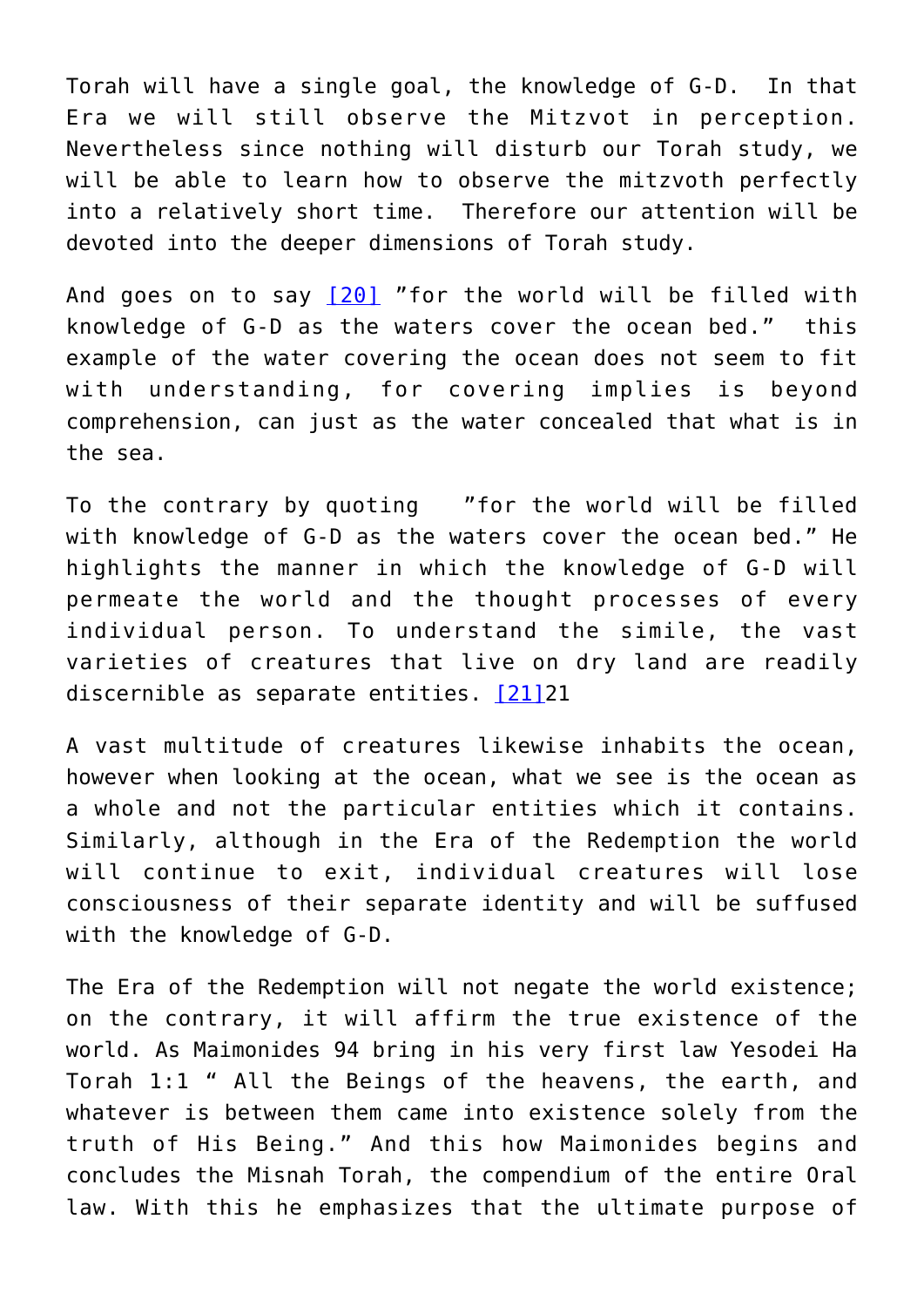creation of the world will be when King Messiah Comes.

<span id="page-10-0"></span>Maimonides begins by saying the first Mitzvoth is [\[22\]"](#page-13-8) to know that there is a G-D" and since one must know of G-D before any Mitzvoth therefore we can not say this is the first Mitzvoth. The Knowing of G-D .As the 22 Abarbernel writes, "The first Mitzvoth to believe that there is a G-D. We already know that he exists. Therefore we must say that it means, that G-D is complete and that he dose not need any thing, and that all, need him." And this that "He Is" and needs no one is understood according to intellect, since he created intellect he is not bound by it. As explained by the Rasbah he can be two opposites and no rules apply.

<span id="page-10-1"></span>We might further add that it will be an age of peace and plenty and the chief interest of man will be the knowledge of G-D. In that Maimonides in speaking of man's objective, says in Moreh Nevukim [\[23\]](#page-13-9) Guide to the perplexed" the fourth kind of perfection is the true perfection of man, the possession of such notion which lead to true metaphysical opinions as regards G-D. With this perfection man has obtained his final object, it gives him true human perfection, it remains to him alone, it gives him immortality and in its account he is called man."

Thus we see that Maimonides is of the conviction that immortality is based upon ideas, upon knowledge. "His (Man's) aim must be the aim of man as man, viz., the formation of ideas and nothing else. The best and sublimes among them is the idea which man forms of G-D, angels and the rest of the creation according to his capacity." Consequently the intellectual perfection attained by the soul of the righteous after death is the final purpose of human life.

Therefore the belief and knowledge of G-D in three stages. One: The general belief that G-D exists before the Mitzvoth. Two: The belief and knowledge according to intellect that he is the first. And all come from him. This is the first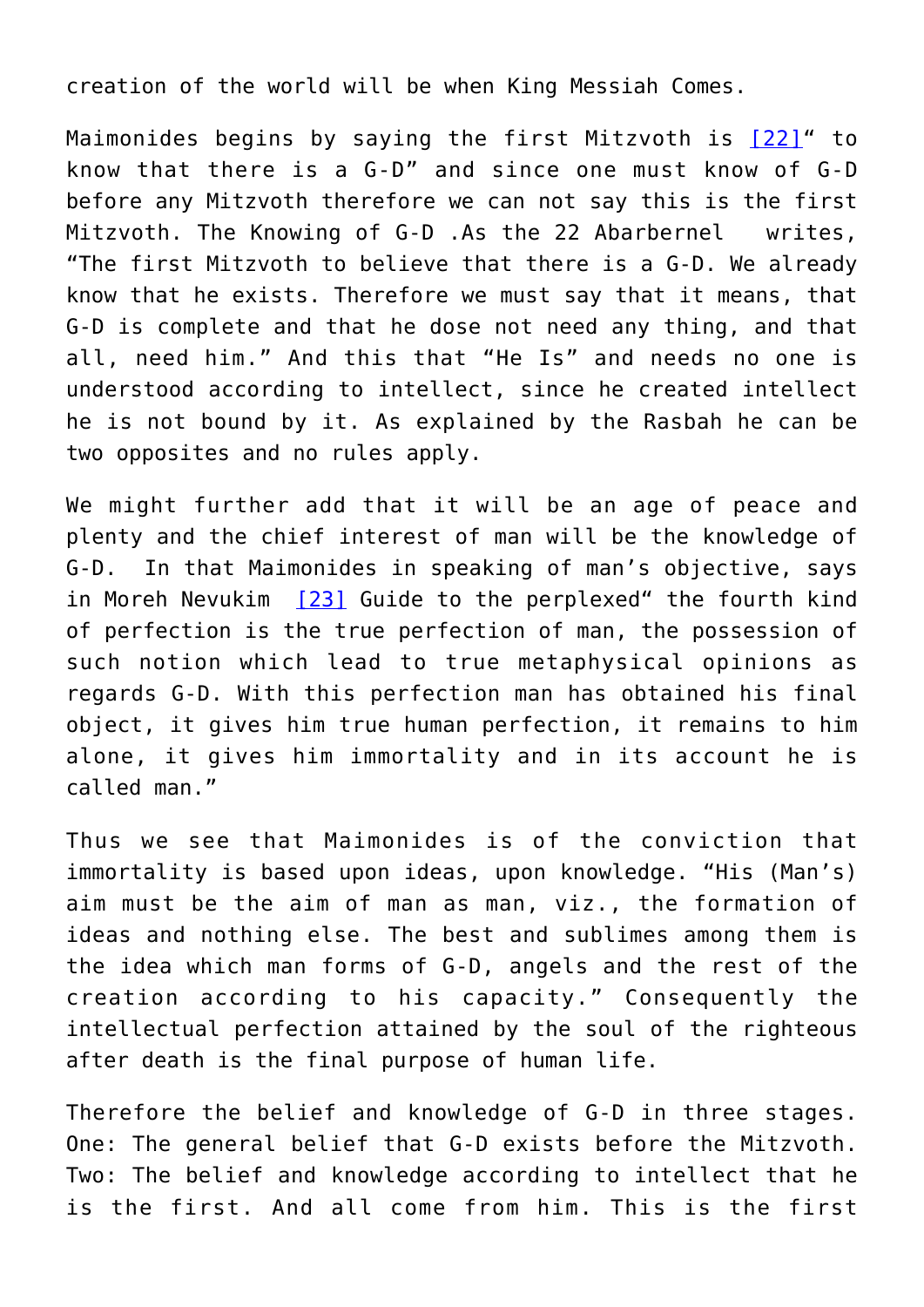<span id="page-11-0"></span>Mitzvah. Three: And even grater knowledge, that he is not limited by intellect. And the mind itself understands this. As it says " the greatest knowledge that you do not know him." [\[24\]](#page-13-10)

Likewise in Mitzvoth we also have three stages One: before any Mitzvoth, one must except the yoke of haven, like when the Jews said before receiving the Torah we will "Do" and then we will hear. As the belief that G-D exists before the Mitzvoth of knowing G-D. Two: To understand with ones intellect the Mitzvoth, action to be able to do by learning Torah. Three: Great is study that brings to action. To fulfill because it his (G-D'S) will.

<span id="page-11-1"></span>And the third stage will only be when the Messiah comes that one will be totally "Only to know G-D" [\[25\]](#page-13-11) one will have no other motives even holy ones. Only for the sake of the knowledge and understanding of Torah. And not to be rewarded in the world to come. The occupation of the entire world will be solely to know G-D. The Jews and the nations of world will be free to study Torah and its wisdom.

In the words of Rabbi Schneur Zalman of Liadi: the founder of the Chabad branch of the Chassidic movement. Chabad (an acronym of the Hebrew words for "Wisdom, Understanding and Knowledge") is a philosophy and approach to life in which the mind and intellect play a key role in man's endeavor to serve his Creator.

Rabbi Schneur Zalman summarized the fundamentals of his philosophy in a slim volume known as "Tanya," on which he labored for twenty years. On the title page of Tanya, Rabbi Schneur Zalman states the aim of his book: to demonstrate how the fulfillment of the divine purpose in creation "is indeed exceedingly close, in a long and short way."

"The era of Moshiach … is the culmination and fulfillment of the creation of our world—it is to this end that it was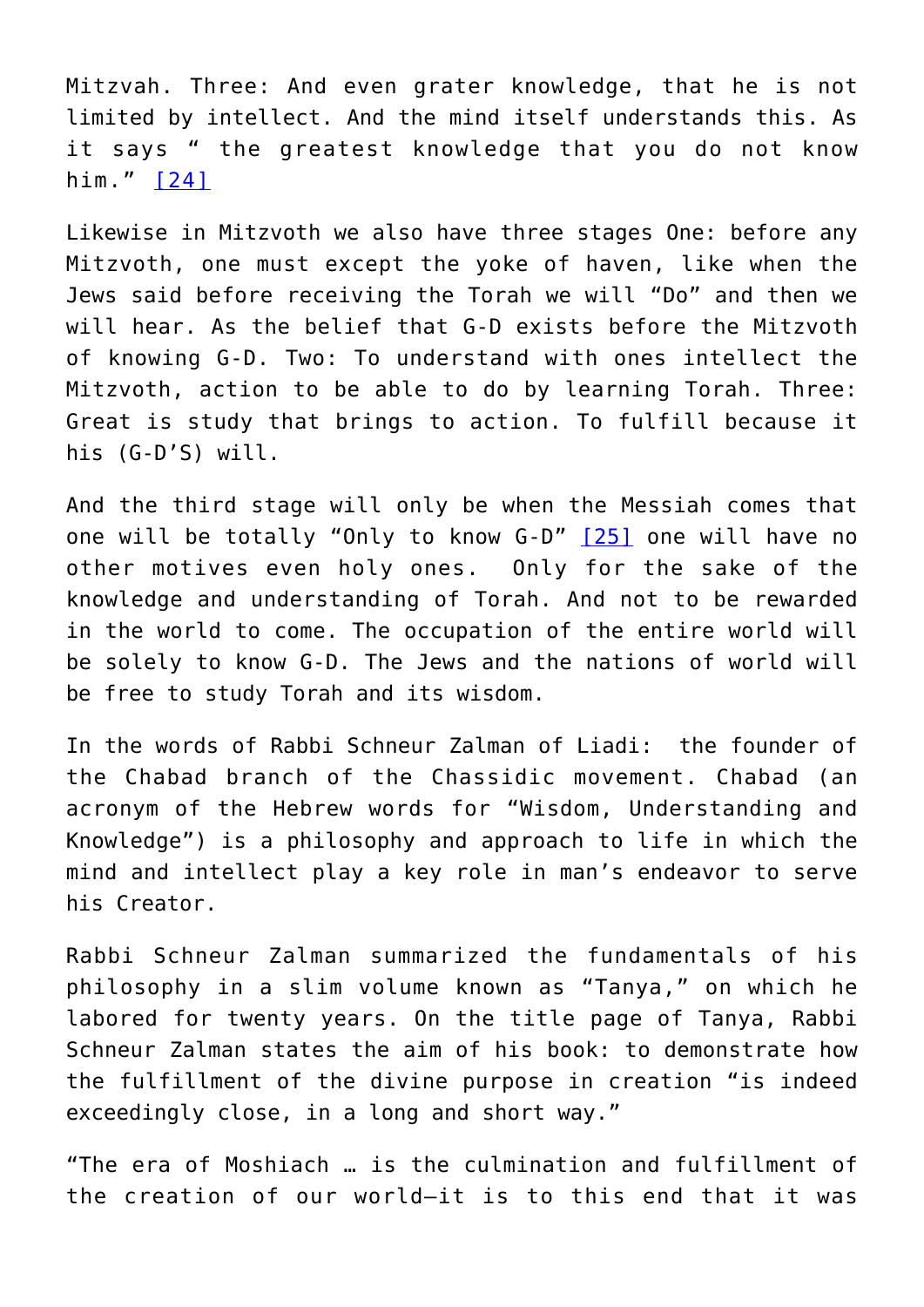created… In the future [world of Moshiach], the light of G-d will be revealed without any obscuring garment, as it is written: 'No longer shall your Master be shrouded; your eyes shall behold your Master'<sup>[\[26\]](#page-13-12)</sup>.

<span id="page-12-15"></span><span id="page-12-14"></span><span id="page-12-13"></span>"A semblance of this was already experienced on earth at the time that the Torah was given, as it is written: "You have been shown to know that the L-rd He is G-d, there is none else beside Him"<sup>[\[27\]](#page-13-13)</sup> ... [But] then their existence was literally nullified by the revelation, as our sages have said, 'With each utterance [the people of Israel heard from G-d at Mount Sinai], their souls flew from their bodies…'[\[28\]Y](#page-13-14)et in the end of days the body and the world will be refined, and will be able to receive the revelation of the divine light ... via the Torah.["\[29\]](#page-13-15)

- <span id="page-12-16"></span><span id="page-12-0"></span>1. [Maimonides, Moses. Mishneh Torah : The Code](#page-0-0) [of Maimonides. An English translation has had 13](#page-0-0) [volumes appear by 1977. Yale Judaica Series. New Haven.](#page-0-0)
- <span id="page-12-1"></span>2. [Kol Boei Olam . Vaad Migola](#page-1-0) [L'Geulah Brooklyn N.Y. 1999. p445](#page-1-0)
- <span id="page-12-2"></span>3. [. Ibid.,](#page-1-1)
- <span id="page-12-3"></span>4. [devarem 30: 3-5](#page-1-2)
- <span id="page-12-4"></span>5. [. Ibid.,](#page-1-3)
- <span id="page-12-5"></span>6. [Maimonides,Mose. Commentary on the Mishnah. 7](#page-2-0) [volumes.Arabic original with Hebrew translation by](#page-2-0) [Joseph Kafih, Jerusalem, 1968.](#page-2-0)
- <span id="page-12-6"></span>7. [Ibid.,](#page-2-1)
- <span id="page-12-7"></span>8. [Numbers 24; 17-18](#page-2-2)
- 9. [Ibid.,](#page-3-0)
- <span id="page-12-9"></span><span id="page-12-8"></span>10. [Ibid.,](#page-3-1)
- <span id="page-12-10"></span>11. [Ibid.,](#page-3-2)
- <span id="page-12-11"></span>12. [Maimonides, Moses. Shemonah Perakim. Translation into](#page-4-0) [English by J L Gorfinkle under the title The Eight](#page-4-0) [Chapters of Maimonides on Ethics. New York, 1912.](#page-4-0)
- <span id="page-12-12"></span>13. [Ibid](#page-5-0)